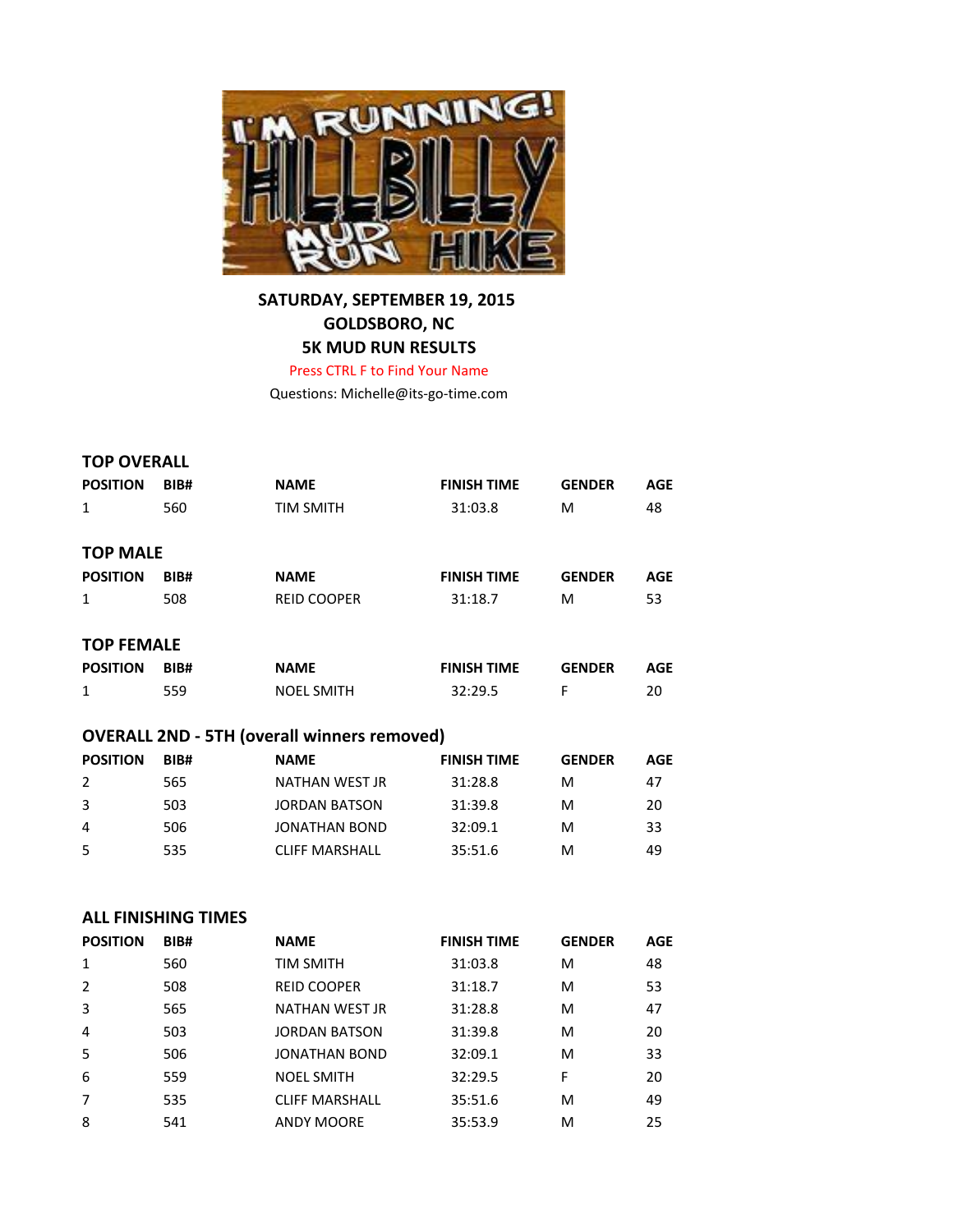| 9  | 573 | <b>JAIME BOND</b>         | 36:18.4   | M | 28 |
|----|-----|---------------------------|-----------|---|----|
| 10 | 525 | <b>ZACHARY HINNANT</b>    | 36:22.9   | M | 17 |
| 11 | 539 | <b>PAM MEYER</b>          | 36:23.2   | F | 47 |
| 12 | 519 | <b>JANIE FLEMING</b>      | 37:37.7   | F | 40 |
| 13 | 518 | <b>JAMES FLEMING</b>      | 37:45.0   | M | 42 |
| 14 | 502 | DAVID ARNOLD              | 39:38.9   | м | 52 |
| 15 | 515 | <b>JAMES DIMARTINO</b>    | 41:03.6   | M | 23 |
| 16 | 501 | <b>DEREK ANDREWS</b>      | 41:12.9   | M | 26 |
| 17 | 514 | <b>VICTORIA DETRICH</b>   | 41:13.8   | F | 19 |
| 18 | 550 | <b>JEFF ROBASSE</b>       | 42:42.2   | M | 49 |
| 19 | 504 | MIRANDA BLIZZARD          | 42:45.2   | F | 17 |
| 20 | 563 | <b>JASMIN TURNER</b>      | 43:27.3   | F | 17 |
| 21 | 566 | <b>JOSH CARR</b>          | 44:34.6   | M | 30 |
| 22 | 536 | <b>TAMMY MARSHALL</b>     | 46:00.4   | F | 43 |
| 23 | 547 | <b>BRANDA RADFORD</b>     | 46:51.9   | F | 17 |
| 24 | 527 | <b>BRYAN KEARNEY</b>      | 47:11.0   | M | 25 |
| 25 | 544 | <b>MAKAYLAH PATTERSON</b> | 47:12.2   | F | 17 |
| 26 | 507 | <b>KRIS CAMPBELL</b>      | 47:53.4   | M | 28 |
| 27 | 512 | NICHOLAS COSTON           | 53:32.7   | M | 17 |
| 28 | 510 | <b>JAMES COSTON</b>       | 53:34.3   | M | 45 |
| 29 | 511 | <b>LINDA COSTON</b>       | 53:35.7   | F | 45 |
| 30 | 564 | <b>LOGAN TYNDALL</b>      | 54:28.9   | F | 20 |
| 31 | 543 | ROSARIO OCHOA             | 55:20.0   | F | 25 |
| 32 | 520 | <b>JONATAN GAONA</b>      | 55:21.4   | M | 27 |
| 33 | 542 | FERNANDO OCHOA            | 55:23.7   | M | 28 |
| 34 | 537 | <b>ANALE MARTINEZ</b>     | 55:25.6   | F | 28 |
| 35 | 521 | <b>MARIA GAONA</b>        | 55:27.7   | F | 28 |
| 36 | 551 | <b>KACHINA ROBERTSON</b>  | 56:14.7   | F | 27 |
| 37 | 532 | <b>JAMIE LUCAS</b>        | 56:22.2   | M | 35 |
| 38 | 524 | <b>JOSEPH HACKLE</b>      | 56:44.3   | M | 22 |
| 39 | 516 | DYLAN DOWNEY              | 57:01.2   | M | 16 |
| 40 | 517 | <b>TAYLOR DOWNEY</b>      | 57:06.0   | F | 22 |
| 41 | 522 | <b>LOGAN GLANDEN</b>      | 58:09.2   | M | 14 |
| 42 | 523 | PATRICK GLANDEN           | 58:10.2   | M | 46 |
| 43 | 562 | <b>THERESA TAYLOR</b>     | 58:13.2   | F | 33 |
| 44 | 505 | <b>JESSI BOND</b>         | 59:30.2   | F | 34 |
| 45 | 531 | AMBER LAMBERT             | 59:32.6   | F | 29 |
| 46 | 540 | DALE MONTGOMERY           | 59:43.4   | F | 46 |
| 47 | 526 | LEANNE HUMBLE             | 59:46.5   | F | 36 |
| 48 | 549 | MICHAEL REILLY            | 59:50.2   | M | 39 |
| 49 | 556 | <b>AMY SAWYER</b>         | 1:01:20.0 | F | 34 |
| 50 | 554 | <b>MELISSA SADLER</b>     | 1:01:43.8 | F | 45 |
| 51 | 557 | <b>BONNY SAWYER</b>       | 1:01:46.2 | F | 34 |
| 52 | 553 | <b>LARRY SADLER</b>       | 1:01:59.6 | M | 41 |
| 53 | 552 | <b>ERIC SADLER</b>        | 1:02:02.5 | M | 40 |
| 54 | 509 | <b>KYLE CORDEIRO</b>      | 1:02:04.7 | M | 16 |
| 55 | 534 | LAUREN MARLOWE            | 1:02:05.9 | F | 22 |